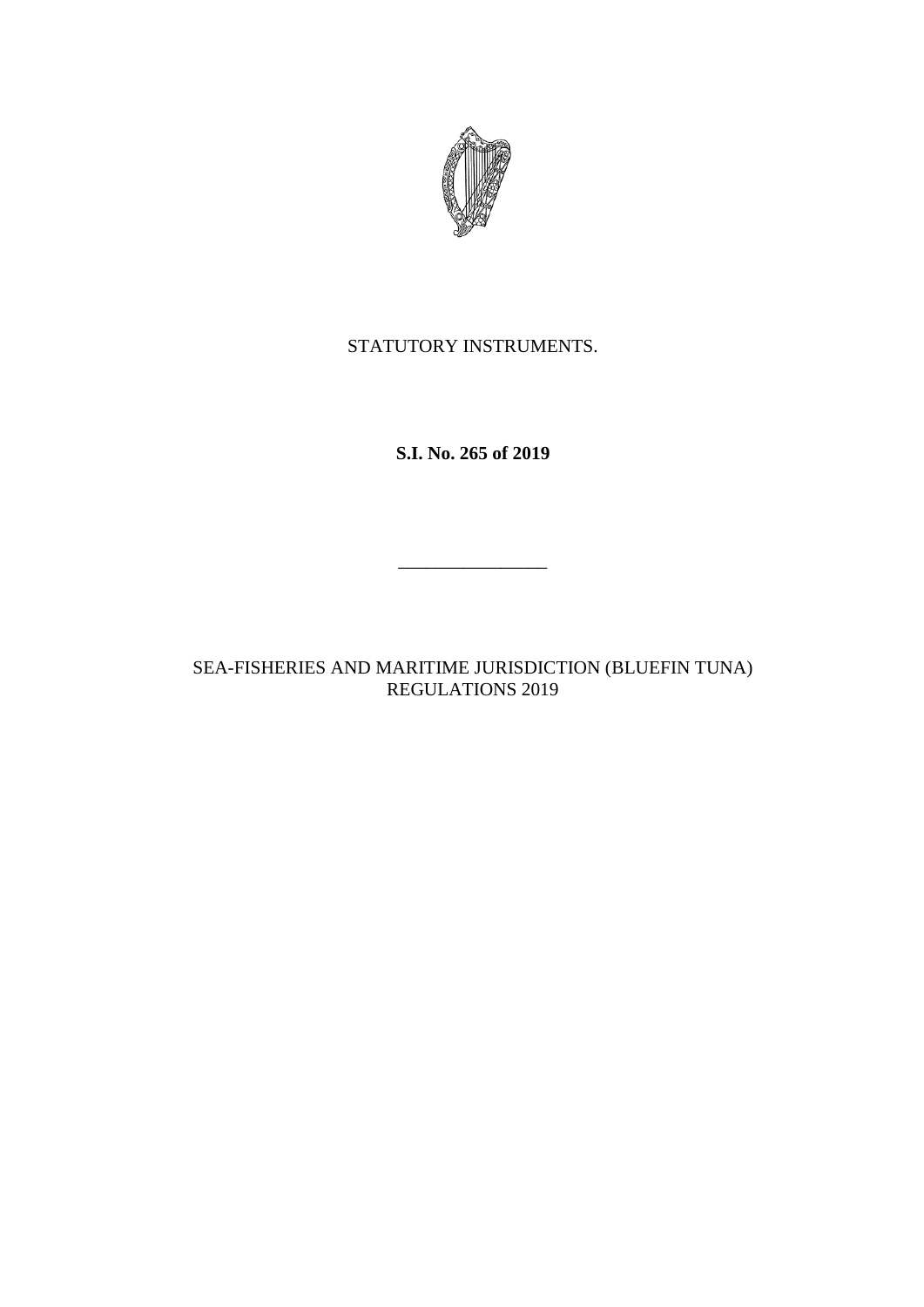#### S.I. No. 265 of 2019

# SEA-FISHERIES AND MARITIME JURISDICTION (BLUEFIN TUNA) REGULATIONS 2019

I, MICHAEL CREED, Minister for Agriculture, Food and the Marine, in exercise of the powers conferred on me by sections 3 and 15 of the Sea-Fisheries and Maritime Jurisdiction Act 2006 (No. 8 of 2006) and the Sea-Fisheries, Foreshore and Dumping at Sea (Transfer of Departmental Administration and Ministerial Functions) Order 2007 (S.I. No. 707 of 2007) (as adapted by the Agriculture, Fisheries and Food (Alteration of Name of Department and Title of Minister) Order 2011 (S.I. No. 455 of 2011)), and after consultation with the Minister for Communications, Climate Action and Environment, hereby make the following regulations:

1. These Regulations may be cited as the Sea-Fisheries and Maritime Jurisdiction (Bluefin Tuna) Regulations 2019.

2. These regulations do not apply to fishing vessels that are licensed under section 4 of the Fisheries (Amendment) Act 2003 (as inserted by section 97 of the Sea-Fisheries and Maritime Jurisdiction Act 2006) and registered under sections 74 to 80 and section 100 of the Sea-Fisheries and Maritime Jurisdiction Act 2006, and the Merchant Shipping (Registry, Lettering and Numbering of Fishing Boats) Regulations 2005 (S.I. No. 261 of 2005).

3. A person shall not target bluefin tuna (*Thunnus thynnus*) unless he or she is authorised by the Minister for Communications, Climate Action and Environment under section 14 of the Fisheries (Consolidation) Act 1959 (as substituted by section 4 of the Fisheries (Amendment) Act 1962), permitting such person, as the vessel operator of a specific vessel identified in the authorisation, to target bluefin tuna in a catch, tag and release fishery.

4. A person authorised under section 14 of the Fisheries (Consolidation) Act 1959 (as substituted by section 4 of the Fisheries (Amendment) Act 1962) to target bluefin tuna in a catch, tag and release fishery shall not retain on board, tranship, transfer, tow, land, transport, store, offer for sale or sell bluefin tuna.

5. A person not authorised under section 14 of the Fisheries (Consolidation) Act 1959 (as substituted by section 4 of the Fisheries (Amendment) Act 1962) to target bluefin tuna in a catch, tag and release fishery shall not target, retain on board, tranship, transfer, tow, land, transport, store, offer for sale or sell bluefin tuna.

*Notice of the making of this Statutory Instrument was published in "Iris Oifigiúil" of* 21*th June,* 2019*.*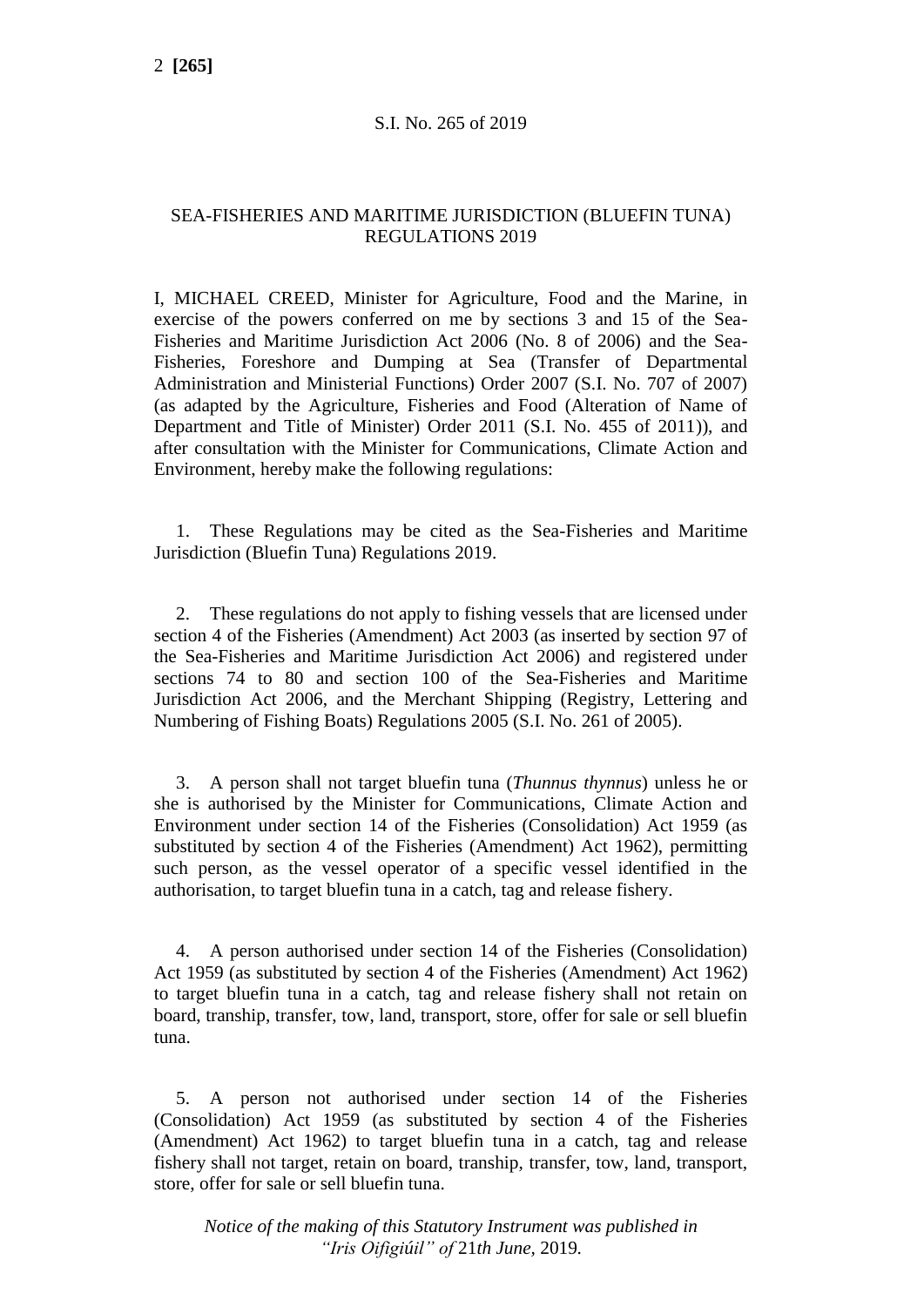6. A bluefin tuna caught alive shall not be removed from the sea but, if so removed, shall be carefully handled and returned immediately alive to the waters from which it was taken.

7. A bluefin tuna that dies during capture shall be recorded and discarded by returning immediately to the waters from which it was taken.

8. On return to port, the vessel operator shall immediately report to the Sea Fisheries Protection Authority (SFPA) any discards of bluefin tuna on that trip.

9. A report made by a vessel operator in accordance with regulation 8 shall include the following particulars:

- (i) The name of the vessel;
- (ii) The name of the vessel operator and that of the persons catching the fish;
- (iii) The length of the largest bluefin tuna caught in centimetres, or where only one bluefin tuna is caught, the length of that bluefin tuna; and
- (iv) The returns to the sea in numbers of bluefin tuna as well as tag identification details, should a tagged blue fin tuna be caught during fishing.

10. A report made in accordance with regulation 8 shall be transmitted to the SFPA by means of electronic mail to the relevant local Port Office electronic mail address as may be listed on the website of the SFPA from time to time.



GIVEN under my Official Seal, 17 June, 2019.

MICHAEL CREED, Minister for Agriculture, Food and the Marine.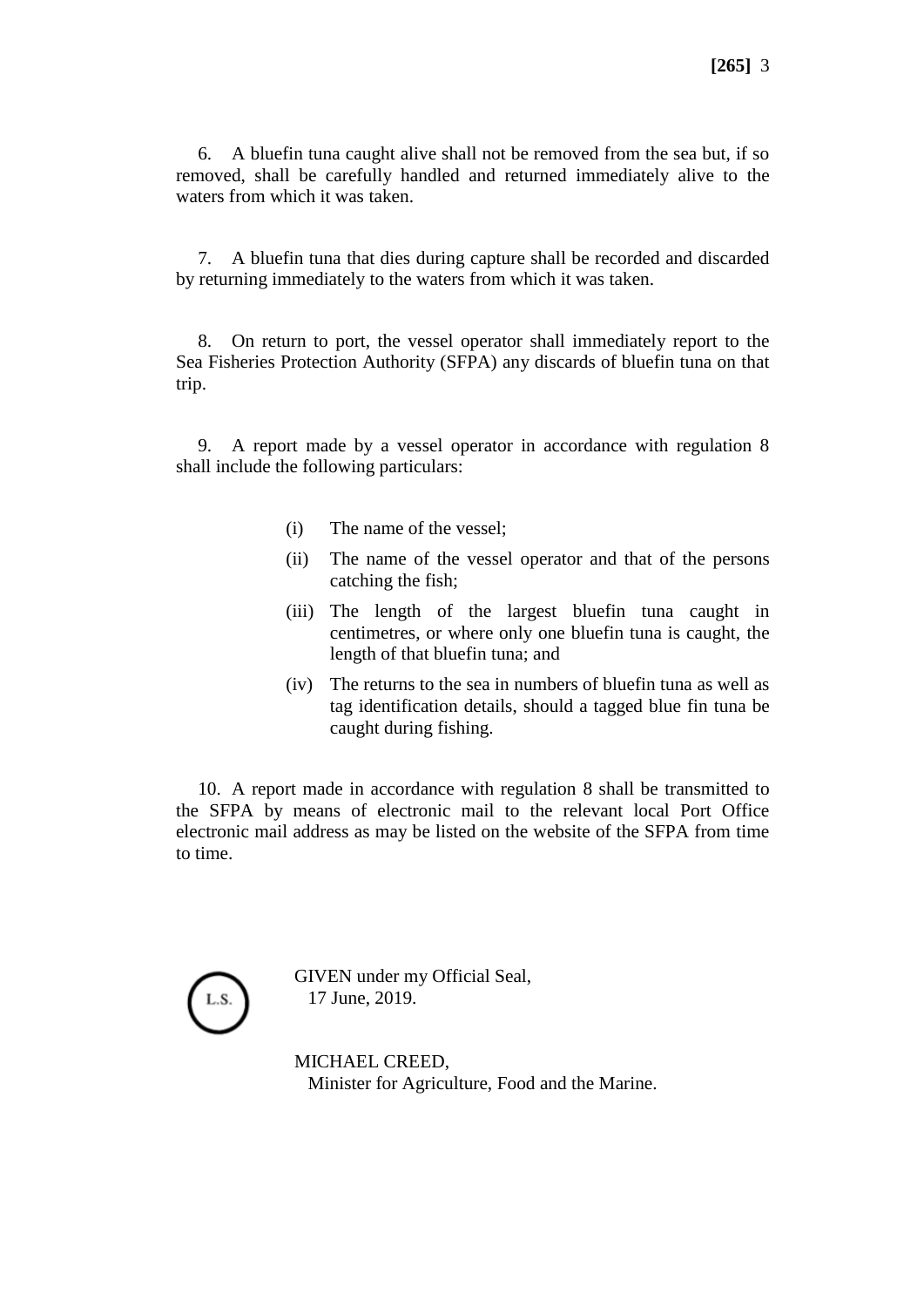# EXPLANATORY NOTE

# *(This note is not part of the Instrument and does not purport to be a legal interpretation).*

These Regulations provide that any person not authorised in a bluefin tuna catch, tag and release fishery shall not target, retain on board, tranship, transfer, tow, land, transport, store, offer for sale or sell bluefin tuna.

These Regulations also provide *inter alia* that any bluefin tuna caught alive shall not be removed from the sea but, if so removed, shall be carefully handled and returned immediately alive to the waters from which it was taken.